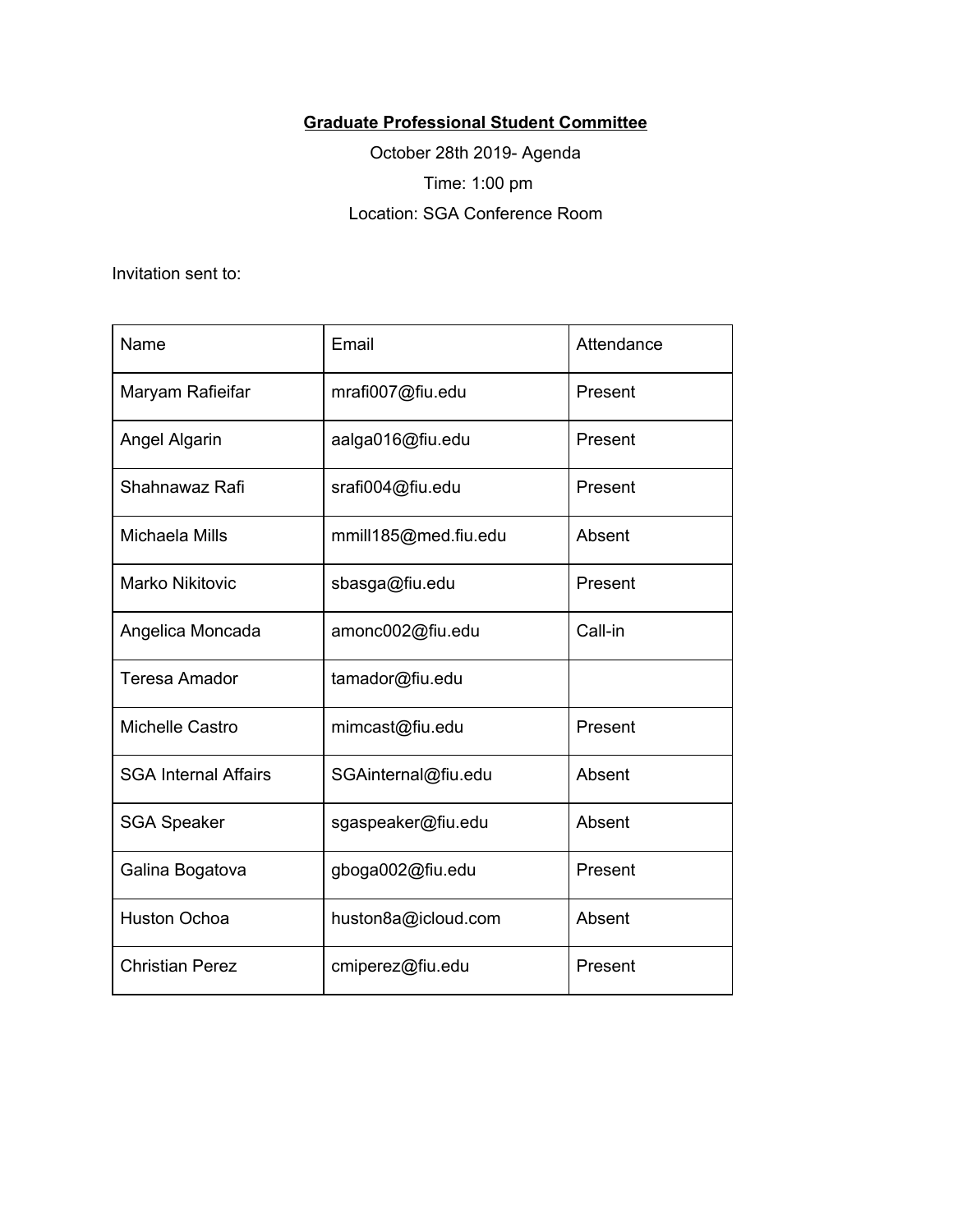For this meeting we will address the following points:

- 1. GradSkeller
	- a. FIU healthy living program confirmed their participation in our events but they can not provide massage services because the event is after 5 pm.
	- b. Purchase orders for food and giveaways are finalized.
	- c. Flyer is also finalized
		- i. Angel to send the flyer to UGS for circulation among graduate students.
	- d. Rafi reminded that plates and cutlery to be seperated for Halal food option as some students strict restrictions.
- 2. GSAW
	- a. Discuss and decide on. dates for the call for abstract submission and the deadlines
		- i. The UGS have organized 3MT for a different date. As such, the GSAW would not include 3MT
		- ii. Dates for the call for abstract will be discussed with the UGS
	- b. Date of the event: week of March 30, 2020
	- c. Attracting undergrads and grads to the event
		- i. was not discussed
	- d. Rafi suggested to make a folder for all the documents and files for the GSAW
		- i. Rafi have prepared a draft of the issues related to GSAW which had been shared it with all the members prior to the meeting. All agreed that GSAW tasks needs to be more organized in order to be used for all future GSAW coordinators.
- 3. Feedback for Galina's proposed ideas (email on 10/19)
	- a. draft of the resolution that would legitimize mutual expectations between the graduate adviser and advisee
		- i. It was agreed that the current draft needs to be shared and discussed with other stakeholders including advisors.
		- ii. Galina informed that the SIPA Graduate Student Council(GSO) who first initiated, together with GAB, drafting the advisor-advisee document would like to ask for a meeting with GPSC, CSO,and SGA to discuss formalization of GSO which is currently a part of CSO and therefore